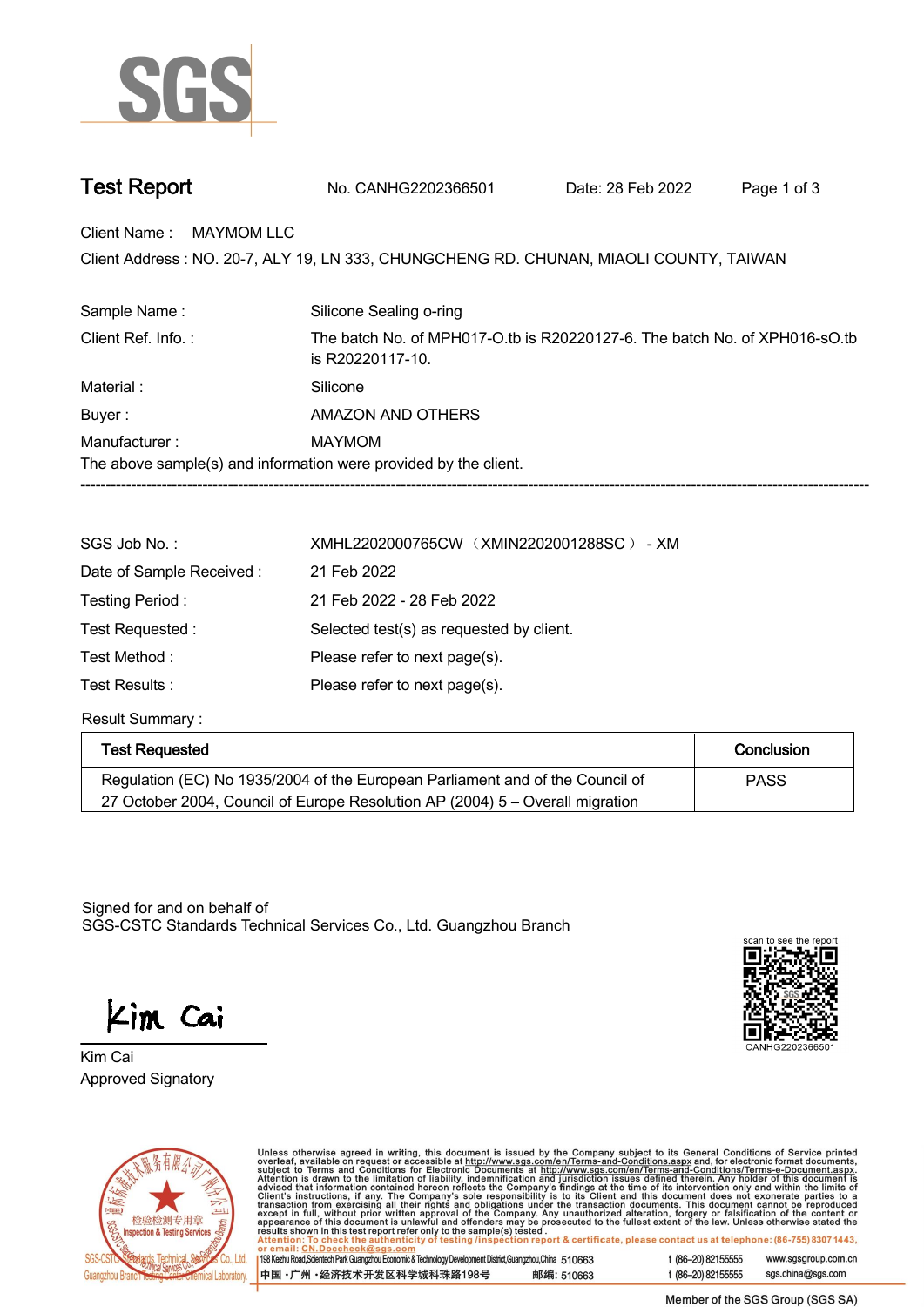

**Test Report. No. CANHG2202366501 . Date: 28 Feb 2022. Page 2 of 3.**

**Test Results :.**

**Test Part Description : .**

| Specimen No. | <b>SGS Sample ID</b> | <b>Description</b> | Material                |
|--------------|----------------------|--------------------|-------------------------|
|              |                      |                    | (claimed by the client) |
| SN1          | CAN22-023665.001     | Cyan silicone ring | Silicone                |

## **Regulation (EC) No 1935/2004 of the European Parliament and of the Council of 27 October 2004, Council of Europe Resolution AP (2004) 5 – Overall migration.**

**Test Method :. With reference to Commission Regulation (EU) No 10/2011 of 14 January 2011 Annex III and Annex V for selection of condition and EN 1186-1:2002 for selection of test methods; or EN 1186-3:2002 aqueous food simulants by total immersion method;**

| Simulant Used                         | <u>Time</u> | Temperature    | Max. Permissible         | Result of 001              | Comment     |
|---------------------------------------|-------------|----------------|--------------------------|----------------------------|-------------|
|                                       |             |                | <u>Limit</u>             | Overall Migration          |             |
| 50% Ethanol (V/V) Aqueous<br>Solution | 2.0hr(s)    | $70^{\circ}$ C | 60mg/kg                  | $<$ 20mg/kg                | <b>PASS</b> |
| Area/Volume                           |             |                | $\overline{\phantom{0}}$ | $0.81$ dm <sup>2</sup> /kg |             |

**Notes :.**

- **1. mg/dm² = milligram per square decimeter**
- **mg/kg = milligram per kilogram of foodstuff in contact with**
- **2. °C = degree Celsius**
- **3. Analytical tolerance of aqueous simulants is 2mg/dm² or 12mg/kg**
- **4. Analytical tolerance of fatty food simulants is 3mg/dm² or 20mg/kg**
- **5.Report the third migration result. .**



Unless otherwise agreed in writing, this document is issued by the Company subject to its General Conditions of Service printed<br>overleaf, available on request or accessible at http://www.sgs.com/en/Terms-and-Conditions.as

| 198 Kezhu Road,Scientech Park Guangzhou Economic & Technology Development District,Guangzhou,China 510663 |            |  |
|-----------------------------------------------------------------------------------------------------------|------------|--|
| 中国・广州・经济技术开发区科学城科珠路198号                                                                                   | 邮编: 510663 |  |

t (86-20) 82155555 www.sgsgroup.com.cn t (86-20) 82155555 sgs.china@sgs.com